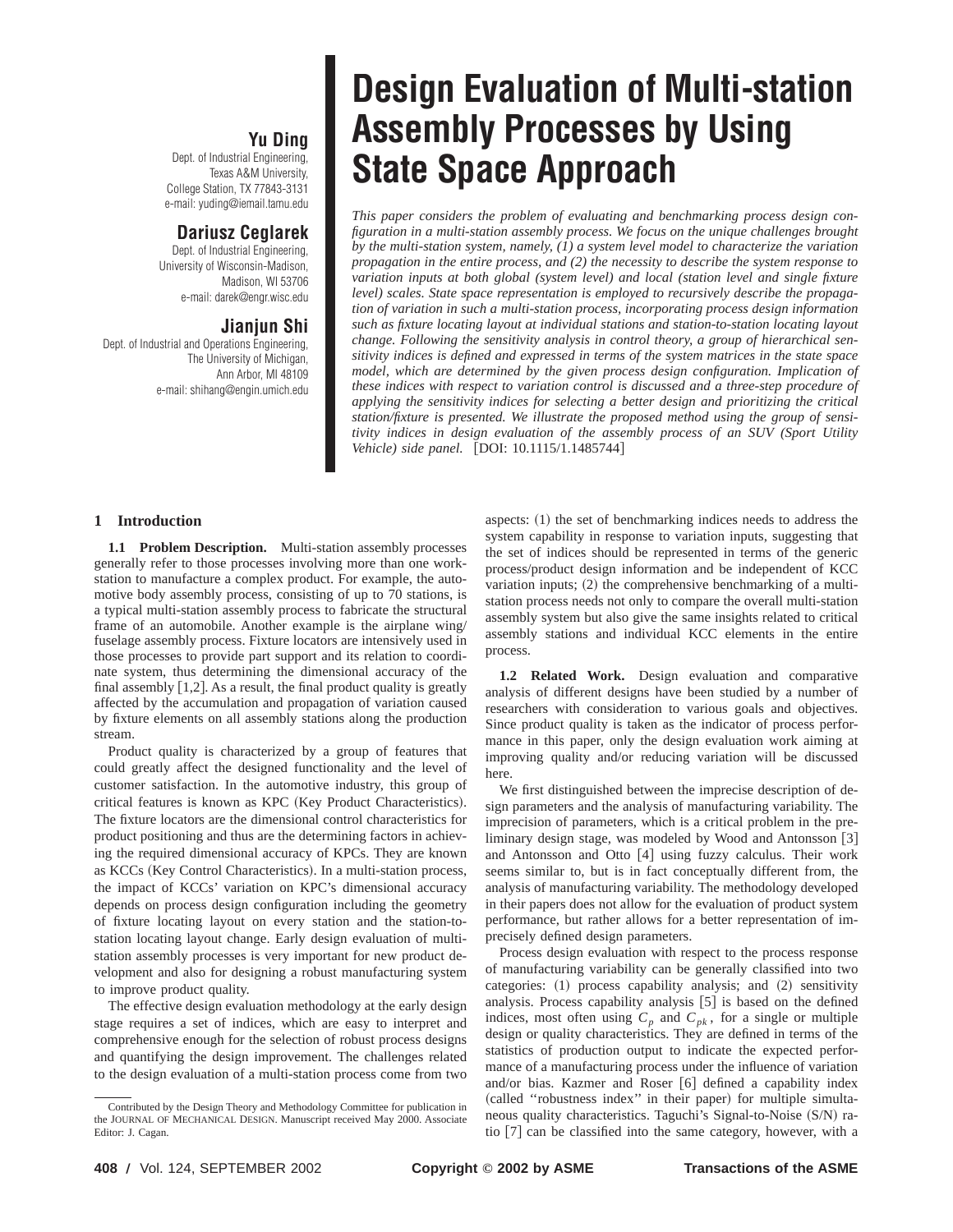

**Fig. 1 Process-oriented vs. product-oriented**

different interpretation of the S/N value. This group of indices depends on variation input (input dependent) and is computed directly from the output data of KPCs. Because the KPC output is only available during full production, this group of inputdependent indices is not known in the design stage. Usually, they are used in the production stage to validate the design and identify possible process faults. However, it could be too late or too costly to modify the engineering design by then.

On the other hand design evaluation based on sensitivity analysis defines and develops input-independent ratios. Thus, it is a more effective evaluation approach during design stage. Sensitivity-based design analysis has been performed in many situations for different applications. One of the characteristics of sensitivity-based design evaluation is the characterization of product and process into Key Characteristics (KC): KPC and KCC. The intuitive decomposition of the product and process into key characteristics was proposed by Ceglarek et al.  $[8]$ . They decomposed product into measurement locating points (MLP) which corresponds to KPC points in this paper; and the process into principal locating points (PLP) and clamping locating points (CLP). Thornton [9] proposed a mathematical framework for the KC process. A systematic KC flowdown was developed and an effectiveness measure was defined. A complex production system was broken into several layers corresponding to the product-KC, part-KC, and process-KC. Actually, the KC defined in her paper has a close relationship to the KPC and KCC used in this paper. KPC is equivalent to the product-KC/part-KC and KCC is the process-KC. Figure 1 illustrates the variation propagation from KCC to KPC. If the sensitivity analysis is performed to characterize the influence of variations of part-KPC on the quality of product-KPC, the corresponding variation model is developed within the product. Hence, the technique is labeled as ''productoriented.'' If the relationship between KCC and KPC is included in the variation model and sensitivity analysis, the technique is labeled as ''process-oriented.'' This distinction is also shown in Fig. 1.

Although  $KCC$  (process- $KC$ ) is included in the general framework of KC flowdown, only the product-oriented model and analysis is materialized for the door assembly case in Thornton [9]. Similar product-oriented sensitivity analysis (some of them also include optimization) was performed toward different design goals by Whitney et al. [10], Parkinson et al. [11], Parkinson [12], and Ceglarek and Shi [13] among others.

Process-oriented sensitivity analysis is more difficult since the problem domain expands to include the process information and process/product interaction. Product variables (KPC) are more uniform, for instance, quantities included in an assembly can be all geometrical. Process variables (KCC) are less uniform and could cover diversified physical parameters in a process design. When a process-oriented technique is discussed, it can be further divided into a single station approach (at the station level/machine level) and a multi-station approach (at the system level). Most of the process-oriented work has been done at the single station level. Thornton  $[14,15]$  included fixture elements as the KCC (process-KC) in the variation model and analysis of aircraft wing assembly. Similar station-level research work includes Chen et al. [16], Cai et al. [17], Wang [18], and Soderberg and Carlson [19].

The sensitivity analysis of multi-station processes is underresearched mainly due to the unavailability of a system level model which could link the KCC's variation to the KPC's quality. The challenges are also caused by the requirement of having comprehensive benchmarking at the system level, the station level, and a single KCC (fixture) level, as discussed in Section 1.1. Very few research papers were published in this area except for the paper of Suri and Otto [20], which developed an Integrated System Model (ISM) for stretch forming process. They used a linearized predictive variation model integrated with an FEM (Finite Elements Method) models for stretch forming and heat treatment processes. The selective summary of the proposed methodologies is presented in Table 1.

**1.3 Proposed Method.** The current literature shows a significant enhancement of engineering knowledge and practice in the area of sensitivity-based design evaluation methodologies. However, currently there is no systematically defined sensitivity index, which integrates key process and product characteristics and allows for comprehensive design evaluation and easy interpretation for multi-station manufacturing processes.

This paper presents a methodology for evaluating and benchmarking design configurations of multi-station assembly processes. The framework includes two main parts:  $(1)$  a system level model that describes the propagation and accumulation of KCCs' variation and its impact on the quality of KPCs; and  $(2)$  a group of sensitivity indices defined hierarchically at three levels (system/ station/fixture) for the comprehensive characterization of relationships between multiple KCCs and multiple KPCs. By using these indices, various process designs can be compared to indicate a more robust design configuration. The pareto analysis identifying the critical station (or fixture element) contributing most to the variation of KPCs can be conducted as well.

This paper is divided into five sections. Section 2 presents the state space model for a multi-station assembly process. Section 3

| Process capability analysis                 |                  |                  | Taguchi (1986), Montgomery (1996),<br>Kazmer and Roser (1999),                                                    | Input<br>dependent   |
|---------------------------------------------|------------------|------------------|-------------------------------------------------------------------------------------------------------------------|----------------------|
|                                             | Product-oriented |                  | Parkinson et al. (1993), Whitney et al. (1994),<br>Parkinson (1995), Ceglarek & Shi (1998),<br>Thornton (1999a)   |                      |
| Sensitivity-<br>based<br>Design<br>Analysis | Process-         | Station<br>level | Chen et al. (1996), Cai et al. (1997), Wang<br>(1999), Soderberg & Carlson (1999),<br>Thornton (1999b, 2000)      | Input<br>independent |
|                                             | oriented         | System<br>level  | Stretch Forming Process: Suri and Otto (1999)<br>Multi-station Assembly Process:<br>To be developed in this paper |                      |

**Table 1 Comparative analysis of design evaluation methodologies**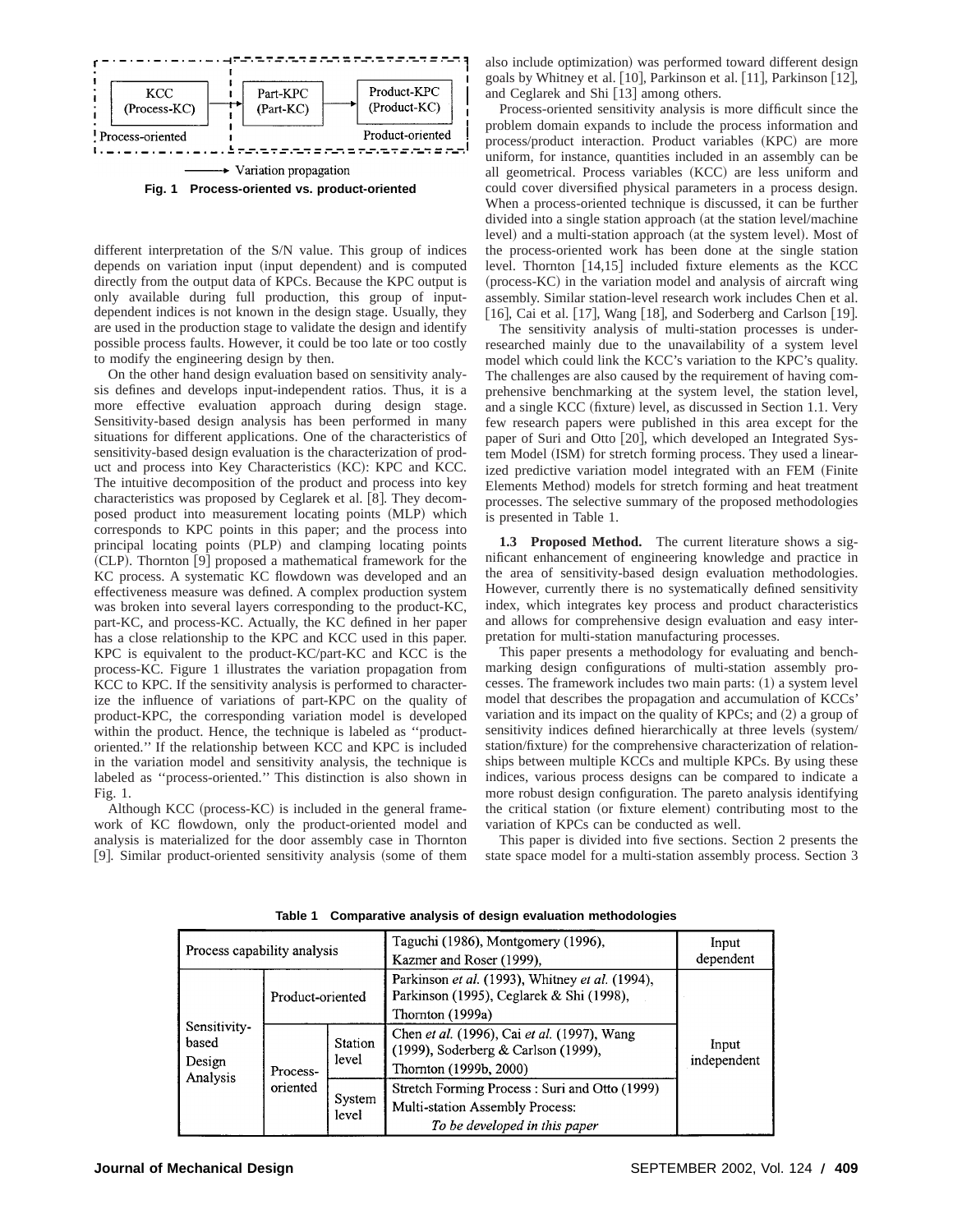

**Fig. 2 Assembly process of the side aperture panel of an SUV**

defines the system sensitivity indices and derives their expressions in terms of process/product design parameters, followed by the discussion on a process design evaluation procedure. In Section 4, an industrial case study is presented to illustrate the proposed sensitivity indices and design evaluation procedure. Finally, the methodology is summarized and its implications are discussed in Section 5. The developed design evaluation indices are presented in the context of automotive body assembly processes for which data and process knowledge are available. However, we feel that this methodology could be applied to any multistage manufacturing process as long as it can be modeled using the framework of state space representation.

### **2 State Space Model of Variation Propagation**

The state space modeling of variation propagation for multistation assembly processes will be presented using, as a case in point, the automotive body assembly process. A generic description of the automotive body assembly process was presented in Ceglarek et al.  $[8]$  and Ceglarek and Shi  $[1]$ . We will illustrate our method using the assembly process of the side frame panel of a Sports Utility Vehicle (SUV) body.

This assembly process, shown in Fig. 2, is conducted at three assembly stations (Station I, II, III) and the product is inspected at the measurement station. The final subassembly *inner-panel* $complete$  (Fig.  $2(c)$ ) consists of four components: *A*-pillar, *B*-pillar, rail roof side panel, and rear quarter panel. At Station I  $(Fig. 2(a))$ , the *A*-pillar and the *B*-pillar are joined together. The

subassembly " $A$ -pillar +  $B$ -pillar" is welded with the rail roof side panel at Station II (Fig.  $2(b)$ ). The subassembly of the first three panels is then assembled with the rear quarter panel at Station III (Fig.  $2(c)$ ). Finally, measurements are taken at KPC points (marked in Fig. 2(d) as  $M_1 - M_{10}$ ) by using off-line or in-line measurement systems such as CMM (Coordinate Measuring Machine) or OCMM (Optical CMM).

On each assembly station, the part/subassembly is positioned by a set of *n*-2-1 fixtures, constituting a 4-way locating pin constraining part motion in both *X* and *Z* directions, a 2-way locating pin constraining part motion in only *Z* direction, and several NC blocks constraining part motion in *Y* direction. The set of fixture locators supporting one workpiece is denoted as locators supporting one workpiece is denoted as  ${P_{4\text{way}}}, {P_{2\text{way}}}, \overline{NC}_i, i=1, \ldots, n_c$ . An example of a 3-2-1 fixture layout is shown in Fig. 3. For the sake of simplicity, this paper presents the analysis of dimensional variation in the 2-D *X-Z* plane as shown in Figs. 2 and 3. The fixture locators marked as NC blocks will then be assumed to have no error and be positioned at their design nominal positions. Hence, the fixture set is simplified as  $\{P_{4way}, P_{2way}\}.$ 

 $P_1 - P_8$  in Fig. 2(*a*)–(*c*) represent the principal locating points (PLPs) of a workpiece (a single part or a subassembly). They correspond to the pin-hole pairs used to position the workpiece on a station. After two parts are assembled, there are more than one possible set of PLPs to be used for positioning the subassembly. For example, at Station II, there are two sets of PLPs  $\{P_1, P_2\}$  and  $\{P_3, P_4\}$  on the subassembly "*A*-pillar+*B*-pillar." In order to position this subassembly, any combination of the following four



**Fig. 3 A schematic diagram of 3-2-1 fixture layout**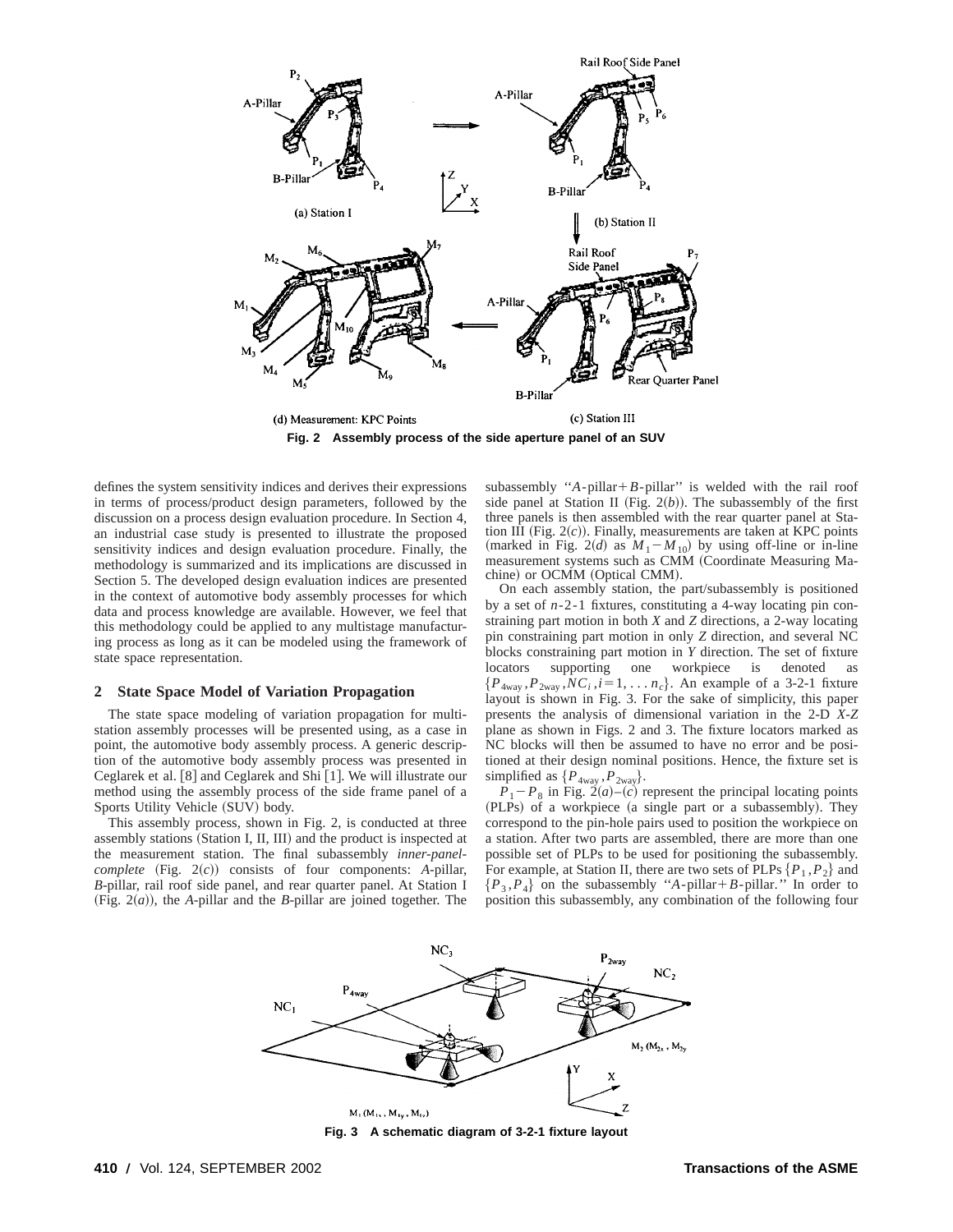

**Fig. 4 Variation induced at a single station and across stations**



**Fig. 5 Diagram of an assembly process with N stations**

combinations can be used- $\{P_1, P_2\}$ ,  $\{P_3, P_4\}$ ,  $\{P_1, P_4\}$ , and  $\{P_3, P_2\}$ .<sup>2</sup> The fixture locating layout changes when a subassembly is transferred to the following station. This locating layout change has significant impact on the propagation of dimensional variation in a multi-station assembly process  $[21]$ . We use the following notation to indicate the fixture locating layout on individual stations and the station-to-station locating layout change of the assembly process in Fig. 2:

$$
\{\{P_1, P_2\}, \{P_3, P_4\}\}\n\rightarrow \{\{P_1, P_4\}, \{P_5, P_6\}\}\n\quad\n\rightarrow \{\{P_1, P_6\}, \{P_7, P_8\}\}\n\quad\n\rightarrow \{\{P_1, P_8\}\}\n\rightarrow\n\{\{P_1, P_8\}\}\n\rightarrow\n\{\{P_1, P_8\}\}\n\rightarrow\n\{\{P_1, P_8\}\}\n\rightarrow\n\{\{P_1, P_8\}\}\n\rightarrow\n\{\{P_1, P_8\}\}\n\rightarrow\n\{\{P_1, P_8\}\}\n\rightarrow\n\{\{P_1, P_8\}\}\n\rightarrow\n\{\{P_1, P_8\}\}\n\rightarrow\n\{\{P_1, P_8\}\}\n\rightarrow\n\{\{P_1, P_8\}\}\n\rightarrow\n\{\{P_1, P_8\}\}\n\rightarrow\n\{\{P_1, P_8\}\}\n\rightarrow\n\{\{P_1, P_8\}\}\n\rightarrow\n\{\{P_1, P_8\}\}\n\rightarrow\n\{\{P_1, P_8\}\}\n\rightarrow\n\{\{P_1, P_8\}\}\n\rightarrow\n\{\{P_1, P_8\}\}\n\rightarrow\n\{\{P_1, P_8\}\}\n\rightarrow\n\{\{P_1, P_8\}\}\n\rightarrow\n\{\{P_1, P_8\}\}\n\rightarrow\n\{\{P_1, P_8\}\}\n\rightarrow\n\{\{P_1, P_8\}\}\n\rightarrow\n\{\{P_1, P_8\}\}\n\rightarrow\n\{\{P_1, P_8\}\}\n\rightarrow\n\{\{P_1, P_8\}\}\n\rightarrow\n\{\{P_1, P_8\}\}\n\rightarrow\n\{\{P_1, P_8\}\}\n\rightarrow\n\{\{P_1, P_8\}\}\n\rightarrow\n\{\{P_1, P_8\}\}\n\rightarrow\n\{\{P_1, P_8\}\}\n\rightarrow\n\{\{P_1, P_8\}\}\n\rightarrow\n\{\{P_1, P_8\}\}\n\rightarrow\n\{\{P_1, P_8\}\}\n\rightarrow\n\{\{P_1, P_8\}\}\n\rightarrow\n\{\{P_1, P_8\}\}\n\rightarrow\n\{\{P_1, P_8\}\}\n\rightarrow\n\{\{P_1, P_8\}\}\n\rightarrow\n\{\{P_1, P_8\}\}\n\rightarrow\n\{\{P_1, P_8
$$

where the arrow represents the assembly transition from one station to another and the notation in each bracket follows {{fixture} set for the  $1<sup>st</sup>$  workpiece}, {fixture set for the  $2<sup>nd</sup>$  workpiece}, ... }. For example,  $\{\{P_1, P_4\}, \{P_5, P_6\}\}_{II}$  means that the first workpiece on Station II, the subassembly of *A*-pillar and *B*-pillar, is located by  $P_1$  and  $P_4$ , and the second workpiece on Station II, the rail roof side panel, is located by  $P_5$  and  $P_6$  (Fig. 2(*b*)). At the fourth station, i.e., the measurement station, one pair of locators  ${P_1, P_8}$  is used to position the final subassembly when measurements are taken at KPC points.

The modeling of fixture-related variation propagation in multistation assembly processes has been studied by Jin and Shi  $[22]$ and Ding et al. [23]. Two major variation contributors are identified: one is the fixture variation at each single station (Fig.  $4(a)$ ), where  $\delta P_2(z)$  is the deviation in *Z*-direction at locator  $P_2$ , and the second is the reorientation-induced variation when an assembly is transferred to another station (Fig.  $4(b)$ ). The first factor, the fixture variation on individual stations, is affected by the geometry of fixture locating layout, i.e., the coordinates of fixture locators. The second factor, the reorientation-induced variation, is affected by the station-to-station change of fixture locating layouts.

These two variation contributors in an *N*-station assembly process (Fig. 5) and their propagation throughout the entire process can be modeled by using a state space representation  $[22,23]$ . We use the following notations:  $\mathbf{X}(k) \in \mathbb{R}^{n \times 1}$  is the accumulated part deviation up to station *k*;  $P(k) \in R^{m_k \times 1}$  is the fixture deviation contributed from station *k*;  $\mathbf{Y}(k) \in R^{q_k \times 1}$  is the measurement deviation observed at station *k*; subscripts *n*,  $m_k$ , and  $q_k$  are dimensions of the three vectors, respectively;  $\xi$  is the unmodeled process deviation such as the higher order terms resulted from linearization and/or other variation sources, and  $\eta$  is the additive sensor noise;  $\xi$  and  $\eta$  are assumed mutually independent.  $\sigma_{kp}^2$ ,  $\sigma_{\text{input}}^2$ , and  $\sigma_{\text{output}}^2$  describe the variance of a single fixture KCC, the entire KCC points (of multiple stations and fixtures), and KPC points, respectively. They will be explained in Section 3.

The basic idea of developing the state space model is to consider the multi-station process as a sequential dynamic system but replace the time index in the traditional state space model with a station index. The state space model includes two equations:

$$
\mathbf{X}(k) = \mathbf{A}(k-1)\mathbf{X}(k-1) + \mathbf{B}(k)\mathbf{P}(k) + \xi(k), \quad k = 1, 2, ..., N
$$
\n(1)

$$
\mathbf{Y}(k) = \mathbf{C}(k)\mathbf{X}(k) + \boldsymbol{\eta}(k), \quad \{k\} \subset \{1, 2, \dots, N\}
$$
 (2)

where the first equation, known as the state equation, suggests that the part deviation at station  $k$  is influenced by the accumulated deviation up to station  $k-1$  and the deviation contribution at station *k*; the second equation is the observation equation.

System matrices **A**, **B**, and **C** are determined by the process/ product design. Matrix **A**, known as the dynamic matrix, characterizes the assembly reorientation during part transfer between stations. In other words, **A** depends on the station-to-station locating layout change in a production stream. Matrix **B** is the input matrix which determines how the fixture deviation affects part deviation, depending on the geometry of a fixture layout. Matrix **C** contains the information about sensor positions on product, which are often the selected KPC points during design stage. The

<sup>&</sup>lt;sup>2</sup>In the notation  $\{P_i, P_j\}$ ,  $P_i$  is always defined as a 4-way pin/PLP and  $P_j$  as a 2-way pin/PLP.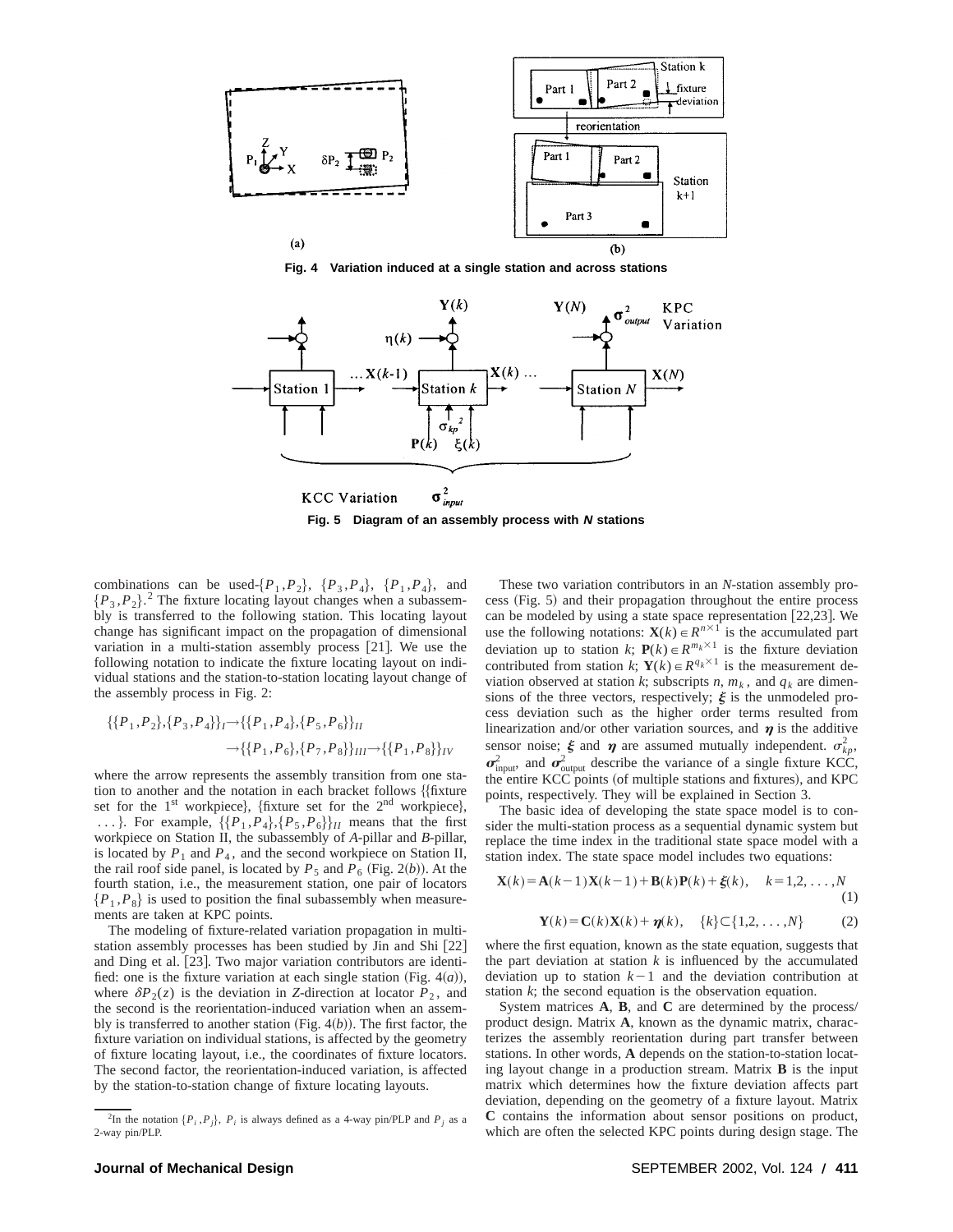| Comparison of system level variation models<br>Table 2 |                                                         |                             |                                          |                                 |  |
|--------------------------------------------------------|---------------------------------------------------------|-----------------------------|------------------------------------------|---------------------------------|--|
| Model Name                                             | Literature                                              | Model Type                  | Product-oriented vs.<br>Process-oriented | Problem domain                  |  |
| State Space Model                                      | Jin and Shi (1999) [22]<br>Ding et al. (2000) [23]      | Physical &<br>analytical    | Process-oriented<br>$(KCC=fixture)$      | multi-station<br>assembly       |  |
| <b>State Transition</b><br>Model                       | Mantripragada &<br>Whitney (1999)[25]                   | Physical &<br>analytical    | Product-oriented                         | assembly                        |  |
| AR(1) Model                                            | Lawless et al. (1999) [26]<br>Agrawal et al. (1999)[27] | Statistical &<br>analytical | Process-oriented                         | machining,<br>assembly          |  |
| <b>Integrated System</b><br>Model                      | Suri and Otto (1999) [29]<br>Suri et al. (1999)[28]     | Physical &<br>analytical    | Process-oriented                         | stretch forming,<br>MIG welding |  |
| <b>VSA</b>                                             | VSA manual (1998)[24]                                   | descriptive,<br>numerical   | Process-oriented                         | assembly                        |  |

index of the observation equation  $(Eq. (2))$  is normally a subset of  $\{1,2,\ldots,N\}$  since KPCs are not measured on all stations. Usually, KPCs are selected on the final product in a design problem, as it corresponds to the end-of-line observation in the presented earlier SUV side frame assembly process. In such case,  $k=N$  in Eq.  $(2)$ , and thereby, we can obtain the following input-output relationship:

$$
\mathbf{Y} = \sum_{k=1}^{N} \gamma(k) \mathbf{P}(k) + \gamma(0) \mathbf{X}(0) + \boldsymbol{\varepsilon}
$$
 (3)

where

$$
\gamma(k) = \mathbf{C}\Phi(N,k)\mathbf{B}(k)
$$
 and  $\gamma(0) = \mathbf{C}\Phi(N,0)$  (4)

$$
\varepsilon = \sum_{k=1}^{N} \mathbf{C} \Phi(N,k) \xi(k) + \pmb{\eta}
$$
 (5)

$$
\Phi(N,k) = \mathbf{A}(N-1)\mathbf{A}(N-2)\Lambda\mathbf{A}(k) \text{ and } \Phi(k,k) = \mathbf{I}^{n \times n} \tag{6}
$$

and the index N for **Y**, **C**, and  $\eta$  can be dropped without ambiguity. Here,  $X(0)$  corresponds to the initial part deviation condition resulting from the precedent stamping process. The input-output covariance relationship could be obtained from Eq.  $(3)$ 

$$
\mathbf{K}_{Y} = \sum_{k=1}^{N} \gamma(k) \mathbf{K}_{P}(k) \gamma^{T}(k) + \gamma(0) \mathbf{K}_{0} \gamma^{T}(0) + \mathbf{K}_{\varepsilon}
$$
 (7)

This relationship expresses the variation of KPCs  $(K_Y)$  in terms of the variation of KCCs ( $\mathbf{K}_P(k)$ ) at all stations, the part stamping variation  $(K_0)$ , and the noise variation  $(K_{\rm s})$ . Since the goal of this paper is to benchmark fixture design configuration, we will focus our analysis on the variation of KCCs ( $\mathbf{K}_P(k)$ ). The impact of part variation and noise variation is not discussed in this paper. Therefore, we can simplify Eq.  $(7)$  and only keep terms related to KCCs' variation

$$
\mathbf{K}_{Y} = \sum_{k=1}^{N} \gamma(k) \mathbf{K}_{P}(k) \gamma^{T}(k)
$$
\n(8)

where  $\gamma(k) = C\Phi(N,k)B(k)$  incorporates all process design information. The  $\gamma(k)$  is also called the model matrix of station *k*.

This station-indexed state space model is a different form of the standard kinematic analysis model of multi-station assembly processes. Recently, other system level models were developed, describing variation propagation in manufacturing systems. Variation System Analysis [24] is a descriptive commercial software, employing the Variation Simulation Language (VSL) to describe an assembly process and the variation flow that is involved in it. Mantripragada and Whitney  $[25]$  used a state transition model to describe the variation stack-up among parts in an assembly. In their work, KCCs such as fixture elements are assumed free of variation. Lawless et al.  $[26]$  and Agrawal et al.  $[27]$  adopted a station-indexed  $AR(1)$  model to investigate variation transmission in both machining and assembly processes. Their model is a statistical model, and the model parameters have to be estimated through production data that are not yet available during design

stage. Suri and Otto  $\lceil 20 \rceil$  and Suri et al.  $\lceil 28 \rceil$  used the Integrated System Model (ISM) to characterize the propagation of variation in stretch forming and MIG welding processes, respectively. All of the above models except the VSA model are analytical. These analytical models have similar mathematical expressions as the presented state space model. Table 2 presents a short summary of all aforementioned models. Based on Table 2, the state space model is concluded to be better suited for describing a system level fixture design in a multi-station assembly process.

#### **3 Sensitivity-Based Design Evaluation Indices**

The state space model presented in Section 2 provides the basis for process design evaluation in the following ways:  $(i)$  The variation propagation model, as shown in Eq.  $(8)$ , describes the relationship between KPC variations and KCC input variations. The potential evaluation index, namely, the ratio of KPC variations over KCC variations can be expressed in terms of the model matrix  $\gamma(k)$  defined in Eq. (4). (ii) The process design information is embedded in system matrices **A**, **B**, and **C**, which are determined by the station-to-station locating layout change, the geometry of fixture locating layout on individual stations, and the selection of KPCs, respectively. The model matrix  $\gamma(k)$  incorporates the design information included in those system matrices. In short, the above two items (i) and (ii) imply that the state space model integrates a rich process design information, serving as the basis for the development of desirable design evaluation indices. It can be also noted that the state space system model describes a linear "time varying" stochastic process if the station index  $k$  is compared to the time index in a dynamic system. In other words, the state space model has the advantage of matching well with the conventional control theory. The evaluation of multi-station assembly process design can then be conducted in parallel to the sensitivity analysis of a dynamic system.

A single design evaluation index is inadequate to describe critical aspects of variation propagation in a multi-station assembly system. The index based on the entire variation input and output of the system characterizes the overall process performance; however, it does not provide any detailed information about an individual station or a single fixture. On the other hand, the index based on the variation input and output of a simple fixture characterizes the performance of a single fixture during production, but it does not provide the joint effect of multiple variation inputs at the system level. Therefore, in this paper, a group of hierarchical multi-level indices is developed to capture critical aspects of the variation behavior of a multi-station assembly process. Furthermore, these multi-level indices are expressed in terms of the critical process design characteristics and are independent of variation inputs since it is the design configuration that needs to be evaluated rather than the transmitted variation.

For the *N*-station assembly process shown in Fig. 5, the KPC variation is denoted as a variance vector  $\sigma_{\text{output}}^2$ , which elements are the diagonal elements of  $\mathbf{K}_Y$ , i.e.,  $\sigma_{\text{output}}^2 = \text{diag}(\mathbf{K}_Y)$ . The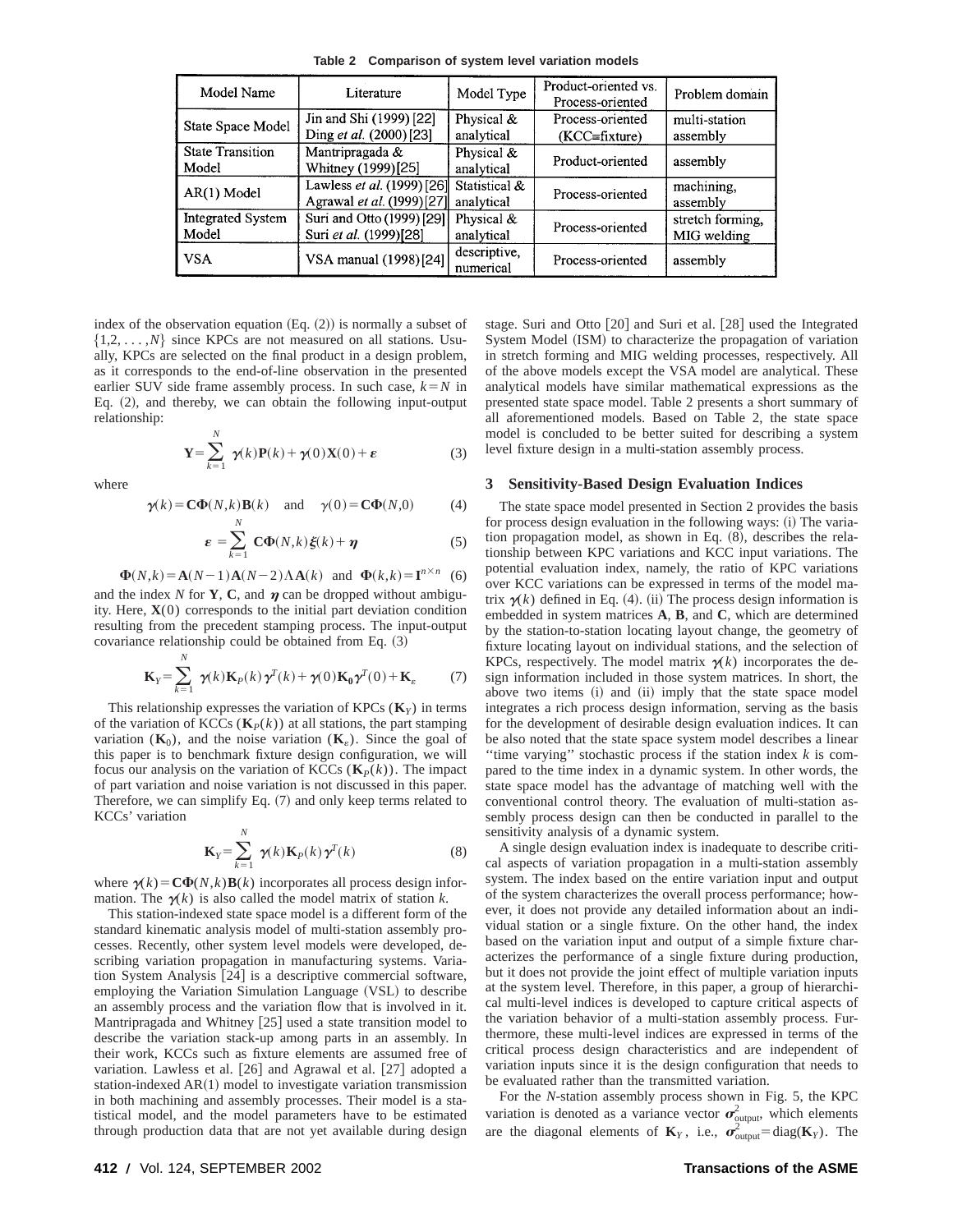KCC variation inputs are decomposed into three levels. Variation  $\sigma_{kp}^2$  of at the single fixture level stands for the variance of the  $p^{\text{th}}$ locating feature at station *k*. Variation vector  $\sigma_k^2$  at a single station level is denoted as  $\sigma_k^2 = [\sigma_{k1}^2 \cdots \sigma_{kp}^2 \cdots \sigma_{km_k}^2]^T$ . It is easy to verify that  $\sigma_k^2 = \text{diag}(\mathbf{K}_p(k))$ . Variation vector  $\sigma_{\text{input}}^2$  represents the variation inputs of the entire process and is defined as  $\sigma_{\text{input}}^2$  $=[\boldsymbol{\sigma}_1^2 \cdots \boldsymbol{\sigma}_k^2 \cdots \boldsymbol{\sigma}_N^2]^T.$ 

The proposed sensitivity analysis for design evaluation defines:  $(1)$  how the system responds to certain variation inputs,  $(2)$  which variation source contributes most to the final product variation, and/or  $(3)$  how the process parameters account most for the variation propagation. As such, the sensitivity indices are similar to the system gains in the conventional control theory. Appropriate measure is introduced to represent the process sensitivity as the gain of a Multiple-Input-Multiple-Output (MIMO) system. Three-level sensitivity indices are defined to facilitate the description of the system behavior of a multi-station assembly process: single fixture level, station level with multi-fixture, and system level (multi-station).

*Definition I*. The sensitivity-based design evaluation index at the fixture level, denoted as  $S_{kp}$ , is defined as

$$
S_{kp} = \frac{\|\mathbf{W}\boldsymbol{\sigma}_{\text{output}}^2\|_2}{\sigma_{kp}^2}
$$
 (9)

where weighting coefficient **W** determines the relative importance of KPC variances and  $\|\cdot\|_2$  is the Euclidean norm.  $S_{kp}$  index indicates how the  $p<sup>th</sup>$  locating feature at station  $k$  contributes to the KPC variations. At this level,  $S_{kp}$  in fact, corresponds to the gain of a Single-Input-Multiple-Output (SIMO) system.

*Definition II*. The sensitivity-based design evaluation index at the station level, denoted as  $S_k$ , is defined as

$$
S_k = \sup_{\sigma_k^2} \frac{\|\mathbf{W}\sigma_{\text{output}}^2\|_2}{\|\sigma_k^2\|_2}
$$
(10)

 $S_k$  index indicates how the fixture elements on station  $k$  jointly affect the KPC variation. It is a MIMO-type gain since each station contains multiple fixtures. Station-level sensitivity index  $S_k$  identifies the critical station contributing most to the KPC variation.

*Definition III*. The sensitivity-based design evaluation index at the system level, denoted as  $S_o$ , is defined as

$$
S_o = \sup_{\substack{\sigma_{\text{input}}^2}} \frac{\|\mathbf{W}\sigma_{\text{output}}^2\|_2}{\|\sigma_{\text{input}}^2\|_2}
$$
 (11)

*So* index indicates the system capacity to amplify or suppress the input variations.  $S<sub>o</sub>$  index is also a MIMO-type gain.

The above defined indices  $S_{kp}$ ,  $S_k$ , and  $S_o$  are the ratios of the KPC variation over the KCC variation. Consider  $\|\mathbf{W}\boldsymbol{\sigma}_{\text{output}}^2\|_2$  as the indicator of the KPC variation level. Indices  $S_{kp}$ ,  $S_k$ , and  $S_o$ are the values of KPC variation given a unit KCC variation input. The unit of KCC variation is different for the three indices: for a single fixture, a unit KCC variation is equivalent to  $\sigma_{kp}^2 = 1$ ; for a station, a unit KCC variation is the joint effect from the multiple fixtures, defined as  $\|\boldsymbol{\sigma}_k^2\|_2 = 1$ ; for the entire system, a unit KCC variation is the combining effect from the multiple stations, defined as  $\|\boldsymbol{\sigma}_{input}^2\|_2 = 1$ . A sensitivity index less than 1 means that the KPC variation level can become lower than the KCC variation level. On the contrary, a sensitivity index larger than 1 implies that the system amplifies the input variation. Most of the multi-station systems will end up with the sensitivity greater than 1. Nonetheless, the smaller sensitivity value suggests a less variationsensitive system which is preferable. Therefore, using and comparing this group of indices, a robust process configuration can be selected, and the sensitive station and fixture can be identified and prioritized.

Next, the indices  $S_{kp}$ ,  $S_k$ , and  $S_o$  are expressed in terms of the model matrix  $\gamma$  so that they are made input-independent. The relationships are revealed by the following *Lemma* and *Theorems*. *Lemma*. If the KCC variation inputs in Fig. 5 are uncorrelated, the KPC variance vector  $\sigma_{\text{output}}^2$  can be represented as a linear combination of the vector  $\sigma_k^2$ . The expression can be represented as

$$
\boldsymbol{\sigma}_{\text{output}}^2 = \sum_{k=1}^N \left[ \boldsymbol{\gamma}^2(k) \right] \boldsymbol{\cdot} \boldsymbol{\sigma}_k^2 \tag{12}
$$

where  $[\gamma^2(k)]$  represents a matrix in which each element is the square of the corresponding element in matrix  $\gamma(k)$ , i.e.,

$$
\begin{bmatrix} \gamma_{11}^2 & \gamma_{12}^2 & \cdots & \gamma_{1m}^2 \\ \gamma_{21}^2 & \gamma_{22}^2 & \cdots & \gamma_{2m}^2 \\ \vdots & \vdots & 0 & \vdots \\ \gamma_{q1}^2 & \gamma_{q2}^2 \Lambda & \gamma_{qm}^2 \end{bmatrix}
$$
 (13)

*Proof*. see Appendix I.

Given that the elements of  $P(k)$ , the fixture deviations at station *k*, are mutually uncorrelated, the above *Lemma* holds true for the variation propagation in a multi-station assembly process. The following theorems present the expressions for three sensitivity indices, starting with the fixture-level index  $S_{kp}$ .

According to the definition of  $S_{kp}$  index, it is assumed that there is only a single variation source (rather than multiple simultaneous sources) in the entire process at each time.

*Theorem 1*. The fixture-level sensitivity index  $S_{kp}$  for the  $p^{\text{th}}$  PLP on station *k* can be expressed as

$$
S_{kp} = \|\mathbf{W} \cdot \boldsymbol{\gamma}_p^2(k)\|_2 \tag{14}
$$

*Proof*. When only a single locating feature is deviated from its nominal position, the only nonzero vector in all KCC inputs is  $\sigma_k^2$ , which contains one nonzero element  $\sigma_{kp}^2$ , i.e.,

$$
\boldsymbol{\sigma}_k^2 = \begin{bmatrix} 0 & \cdots & \sigma_{kp}^2 & \cdots & 0 \end{bmatrix}^T \tag{15}
$$

Substituting Eq.  $(15)$  into Eq.  $(12)$  yields

$$
\boldsymbol{\sigma}_{\text{output}}^2 = [\boldsymbol{\gamma}^2(k)] \cdot [0 \quad \cdots \quad \boldsymbol{\sigma}_{kp}^2 \quad \cdots \quad 0]^T = \boldsymbol{\gamma}_p^2(k) \cdot \boldsymbol{\sigma}_{kp}^2 \tag{16}
$$

Substituting Eq.  $(16)$  into the definition of the fixture sensitivity  $(Eq. (9))$  leads to Eq.  $(14)$ .

The second index is the station sensitivity index  $S_k$ . It is assumed that only one station has variation inputs at a time. But within each station, more than one fixture element could contribute to  $\sigma_{\text{output}}^2$  simultaneously.

*Theorem 2.* The station-level sensitivity index  $S_k$  can be expressed as

$$
S_k = \|\mathbf{W} \cdot \left[\boldsymbol{\gamma}^2(k)\right]\|_2 \tag{17}
$$

*Proof*. The proof is very straightforward. If there is only station *k* having variation inputs, then the vector  $\sigma_i^2$  is a zero vector if *i*  $\neq k$ . Following Eq. (12), we have

$$
\boldsymbol{\sigma}_{\text{output}}^2 = [\boldsymbol{\gamma}^2(k)] \cdot \boldsymbol{\sigma}_k^2 \tag{18}
$$

Substituting it into the definition of station sensitivity gives

$$
S_k = \sup_{\sigma_k^2} \frac{\|\mathbf{W} \cdot [\boldsymbol{\gamma}^2(k)] \cdot \boldsymbol{\sigma}_k^2\|_2}{\|\boldsymbol{\sigma}_k^2\|_2} = \|\mathbf{W} \cdot [\boldsymbol{\gamma}^2(k)]\|_2 \tag{19}
$$

The above equality holds based on the definition of 2-norm of a matrix, which is the largest singular value of the matrix  $[29]$ .

System-level sensitivity will consider all possible combinations of multiple KCC variation inputs—within a station and/or cross stations. Thus, it represents the overall sensitivity level of a process as to the KCC variation inputs.

*Theorem 3.* The system-level sensitivity index  $S<sub>o</sub>$  can be expressed as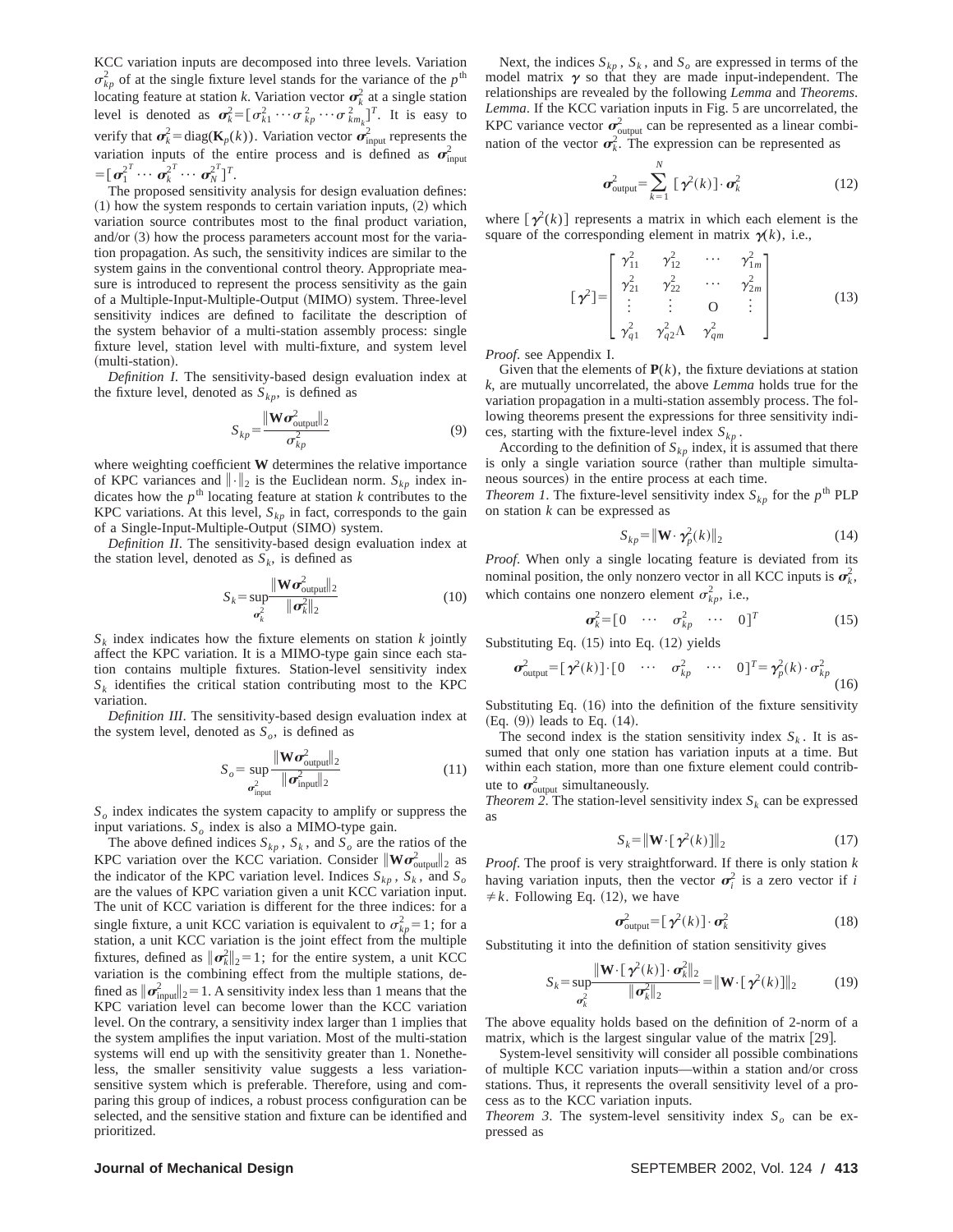$$
S_o = ||\mathbf{W} \cdot [\mathbf{\gamma}^2(1) \quad \mathbf{\gamma}^2(2) \quad \cdots \quad \mathbf{\gamma}^2(N)]||_2 \tag{20}
$$

*Proof.* The input variance vector  $\sigma_{input}^2$  is the combination of variance vectors at all stations. Rearranging Eq. (12) in *Lemma* as

$$
\sigma_{\text{output}}^2 = [\gamma^2(1) \quad \gamma^2(2) \quad \cdots \quad \gamma^2(N)] \cdot \begin{bmatrix} \sigma_1^2 \\ \sigma_2^2 \\ M \\ \sigma_N^2 \end{bmatrix}
$$

$$
= [\gamma^2(1) \quad \gamma^2(2) \quad \cdots \quad \gamma^2(N)] \cdot \sigma_{\text{input}}^2 \tag{21}
$$

According to the definition of  $S<sub>o</sub>$  and based on the same argument as that in the proof of *Theorem* 2, Eq. (20) can be obtained.

It is also possible to define the station and system sensitivity indices using the fixture sensitivity index, that is, choosing the largest fixture sensitivity index within a station or in a process as the station and system indices, respectively. Under this definition, these new indices could represent process response to a single variation input, whereas the proposed indices in this paper (Eqs.  $(10)$  and  $(11)$ ) describe the joint effect of multiple simultaneous variation inputs. The results are different using the two sets of definitions. The selection between both sets of indices depends on the specific requirements of applications.

Sensitivity-based design evaluation using the aforementioned analytical approach is more generic and comprehensive than numerical methods such as VSA software. First, it is numerically efficient since the time-consuming Monte Carlo simulation can be avoided in obtaining these indices. Hence, as long as the system matrices **A, B, C** are available, the calculation of three-level sensitivity indices for a large-scale system could be finished within seconds of CPU time. Second, the numerical methods can calculate the fraction of variation on the final product contributed from various individual inputs, which corresponds to the fixture sensitivity index defined above. Thus, this is actually a SIMO-rather than a MIMO-type of index. In general, the MIMO-type index is difficult to obtain using numerical methods since an exhaustive search of variation inputs need to be performed to find the *supremum*. Third, the proposed analytical models and sensitivity expressions provide the basis for further design optimization research, which is our ongoing work. Redesigning the manufacturing process could result in a decrease of the system sensitivity and an increase in its robustness to external noises. In contrast, the numerical methods can do design evaluation for the given process parameters but fall short of finding the optimal process configuration.

Based on the proposed indices, system sensitivity analysis can be conducted in three steps  $(Fig. 6): 1$ ) When there is a need for benchmarking or comparison of alternative process design configurations, the sensitivity analysis can be performed at the system level to reveal the optimal design configuration that yields the lowest process sensitivity index; 2) Within that design, a station level sensitivity study can identify the critical stations in the process which contribute most to the KPC variation; 3) Using fixture sensitivity index will further isolate the largest variation input within a critical station. The three-step sensitivity analysis can help to select better process design and set up proper priority policy to focus on the most critical variation sources.

The dimensional quality of the KPC points on the final product depends on both KCC variation inputs and the sensitivity of the assembly system. The KCC variation level is limited by its tolerance range. The overall quality improvement of the assembly system is based on two steps: (1) System sensitivity-based design improvement to reduce system sensitivity (or increase system robustness) to dimensional variation. This step can be realized by following the method developed in this paper (Fig.  $6$ ). (2) Optimal KCC tolerance allocation to satisfy the quality requirement of KPC points, presented as the process-oriented tolerancing  $[30]$ . The results of process-oriented tolerancing verify the intuitive un-



derstanding that the tolerance should be tightened for those sensitive fixture locators and relaxed for the insensitive ones so that the overall manufacturing cost is reduced.

#### **4 Example**

The assembly process of the SUV side panel, discussed in Section 2, is used to illustrate the concepts of sensitivity analysis and demonstrate the proposed design evaluation methodology. In addition to PLPs  $P_1 - P_8$  used in the assembly process, there is an extra locating hole  $P_9$  (Fig. 7) on the rear quarter panel which can be used to first position this panel on Station III, and then to position the whole subassembly on the measurement station. The nominal design positions of the fixture locators (PLPs) and KPC points in 2-D  $(X-Z$  coordinates) are given in Table 3 and Table 4, respectively.

We propose four alternative process configuration schemes marked as C1–C4. Configuration C1 is currently used in one US automotive assembly plant and has been described in Section 2. Configuration C1 is used as the reference in our design evaluation. A major difference between other configurations  $(C2, C3, C4)$  and C1 is that locator  $P_9$  is used to replace  $P_7$  when the rear quarter panel is located on Station III. The fixture locating layout for each configuration is presented below with notations described in Section 2.

Configuration  $(C1): \{ {P_1, P_2}, {P_3, P_4} \}_I$ 

$$
\longrightarrow \! \{ \{P_1, P_4\}, \{P_5, P_6\} \}_{II} \!\! \rightarrow \! \{ \{P_1, P_6\}, \{P_7, P_8\} \}_{III} \!\! \rightarrow \! \{ \{P_1, P_8\} \}_{IV}
$$

Configuration  $(C2): \{ {P_1, P_2}, {P_3, P_4} \}$ 

$$
\rightarrow\hspace{-.15cm}\{\{P_1,P_4\},\!\{P_5,P_6\}\}_{II}\!\!\rightarrow\hspace{-.15cm}\{\{P_1,P_6\},\!\{P_8,P_9\}\}_{III}\!\rightarrow\hspace{-.15cm}\{\{P_1,P_9\}\}_{IV}
$$

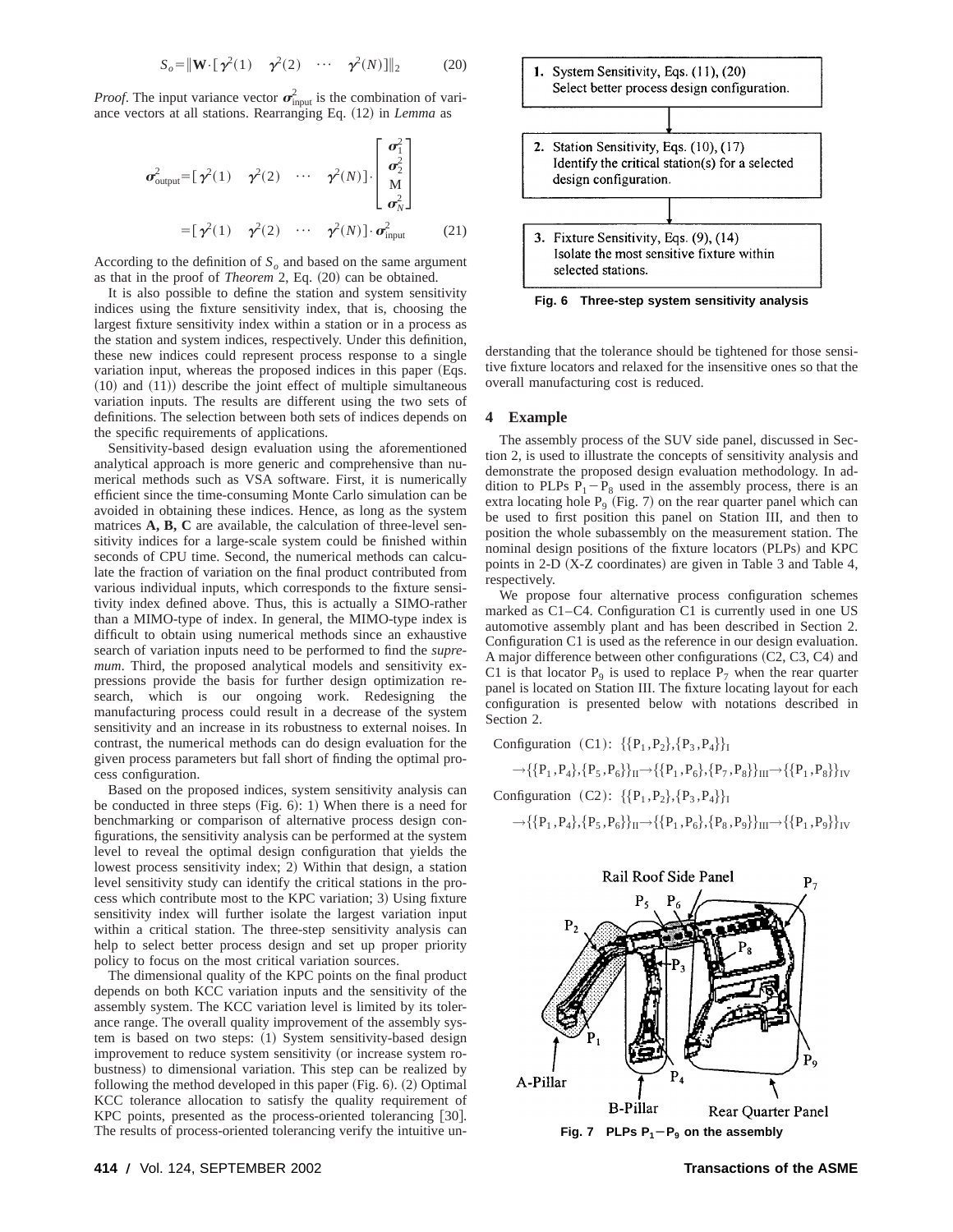Table 3 Coordinates of fixture locators (PLPs) from Fig. 7 (Units: mm)

| PLP        |                   |                    |  |                 |                    |                    |
|------------|-------------------|--------------------|--|-----------------|--------------------|--------------------|
| (X, Z)     | (367.8,906.05)    | (667.47, 1295.35)  |  | (1301, 1368.89) | (1272.73.537.37)   | (1470.71, 1640.40) |
| <b>PLP</b> |                   |                    |  |                 |                    |                    |
| (X, Z)     | (1770.50,1702.62) | (2941.42, 1691.31) |  |                 | (2120.32, 1402.83) | (3026.25, 950.30)  |

Configuration  $(C3): \{ {P_1, P_2}, {P_4, P_3} \}_I$ 

$$
\rightarrow \{\{P_4, P_2\}, \{P_5, P_6\}\}_\Pi \rightarrow \{\{P_4, P_6\}, \{P_8, P_9\}\}_\Pi \rightarrow \{\{P_4, P_9\}\}_\Pi
$$
  
Configuration (C4): { $\{P_1, P_2\}, \{P_4, P_3\}\}_\Pi$ 

$$
\rightarrow \! \{\{P_4,P_2\},\!\{P_5,P_6\}\}_{\text{II}} \!\!\rightarrow\! \{\{P_1,P_6\},\!\{P_8,P_9\}\}_{\text{III}} \!\! \rightarrow\! \{\{P_1,P_9\}\}_{\text{IV}}
$$

In order to evaluate the different design configurations, a state space model is developed for the above four configurations, following methods presented in Jin and Shi  $[22]$  and Ding et al.  $[23]$ . The sensitivity-based design evaluation is then conducted following the three steps outlined in Section 3. During this case study, the weight coefficient matrix **W** is selected as an identity matrix, implying that all KPCs are treated with equal importance.

*Step 0. State space modeling of the assembly process*: In this SUV side panel assembly process, there are three assembly stations and one inspection station, i.e.,  $N=4$ . The fixture used on the inspection station is considered well maintained and calibrated with much higher repeatability than those on a regular assembly station. Thus, the input variation of fixture locators on the measurement station is neglected and the KCC deviation inputs from fixtures on three assembly stations, **P**(1), **P**(2), and **P**(3), are included. The design evaluation is conducted to benchmark the three assembly stations. A state space model can be set up for this SUV side panel assembly process as

$$
\begin{cases}\n\mathbf{X}(1) = \mathbf{B}(1)\mathbf{P}(1) + \xi(1) \\
\mathbf{X}(k) = \mathbf{A}(k-1)\mathbf{X}(k-1) + \mathbf{B}(k)\mathbf{P}(k) + \xi(k), \quad k = 2,3 \\
\mathbf{X}(4) = \mathbf{A}(3)\mathbf{X}(3) + \xi(4) \\
\mathbf{Y} = \mathbf{C}\mathbf{X}(4) + \eta\n\end{cases}
$$
\n(22)

where **A**'s, **B**'s, and **C** can be obtained by substituting the parameters given in Tables 3 and 4 to Eqs.  $(38)$ ,  $(39)$ , and  $(45)$  in Jin and Shi [22]. Due to the limited space, these system matrices of four different design configurations are included in  $[31]$ .

*Step 1. System level design evaluation*: The system sensitivity indices regarding all four process configurations are calculated and presented in Table 5.

It is known that the lower the index value is, the better the robustness of a process design is. Comparing two sensitivity indices, we further quantify the significance of improvement (SOI) as

$$
SOI = \frac{S_o^{\text{old}} - S_o^{\text{new}}}{S_o^{\text{old}}} % \tag{23}
$$

SOI represents the percentage of KPC variation level change given a unit KCC variation input when a new process design configuration is compared to the original design configuration. A negative SOI means that the process sensitivity actually increases and the system robustness deteriorates. The value range of a SOI to be significant depends on the trade off between the saving from the quality improvement and the efforts in making the changes. The determination of quantitative SOI significant range could be only conducted where there are known the following relations:  $(a)$ statistical distributions of KPC/KCC variables; (b) tolerance limits; and (c) variation/tolerance vs. cost (scrap, rework, warranty etc.). In the presented case study, based on our industrial knowledge and discussions with automotive engineers, we consider the SOI greater than 20% as significant, between 10%  $\sim$ 20% as marginally significant, and less than 10% as insignificant.

One can calculate based on Table 5 that  $SOI = 45\% \sim 49\%$ when either one of C2, C3, and C4 is compared with C1, the current industrial configuration. It is concluded that the sensitivity level drops considerably when  $P_9$  is used to replace  $P_7$ . The new configuration with  $P_9$  used significantly improve the system's robustness. The result suggests that C1, the design configuration currently used in industry, is not the optimal one with respect to the system robustness to dimensional variations. However, the SOI between any two of the other three process designs using  $P<sub>9</sub>$ (options C2, C3, and C4) is smaller than  $6\%$ . Therefore their differences are not significant. The fourth scheme  $(C4)$  yields the lowest  $S<sub>o</sub>$  value among the four process configurations. The value of SOI equals 49.0% when C4 is compared with C1, which corres-

ponds to a 49.0% decrease in KPC variation level under the same condition of KCC variation input. Hence, it is recommended that the current process design should be replaced by Configuration C4.

*Step 2: Station level design evaluation*: Let us further study the station sensitivity of the fourth configuration  $(C4)$  to identify which station causing the biggest contribution to the KPC variation. Sensitivity indices for three stations are shown in Table 6.

The percentage of variation contribution  $(PVC)$  from station  $k$ can be calculated using the following index

$$
PVC_k = \frac{S_k}{\sum_{k=1}^{N} S_k} \%
$$
\n(24)

One can find that  $PVC_3 = 39.4\%$ ,  $PVC_1 = 38.5\%$ , and  $PVC_2$  $=22.1\%$ . The third station is the most critical station with the highest sensitivity and PVC value. Station I also has remarkable contribution to the KPC variation. Stations I and III together account for 77.9% contribution in the KPC variation level. Station II has the lowest station sensitivity and the smallest PVC value. It would be the designer's highest priority to investigate the design layouts of Stations I and III.

| <b>KPC</b> | M                | M۶               | $M_{\rm{2}}$     | $M_{4}$         | M،               |
|------------|------------------|------------------|------------------|-----------------|------------------|
| (X, Z)     | (271.50,905)     | (565.7, 1634.7)  | (1289.7, 1227.5) | (1306.5, 633.5) | (1244.5, 85)     |
| <b>KPC</b> | M,               | M7               | Mg               | M۰              | $M_{10}$         |
| (X, Z)     | (1604.5, 1781.8) | (2884.8, 1951.5) | (2743.5, 475.2)  | (1838.4, 226.3) | (1979.8, 1459.4) |

Table 4 Coordinates of KPCs from Fig. 2(d) (Units: mm)

**Table 5 Process sensitivity index for C1–C4 process configuration**

|   | ------<br>____ | 77<br>----    |      |  |
|---|----------------|---------------|------|--|
| ້ | -----          | $\sim$<br>--- | ,,,, |  |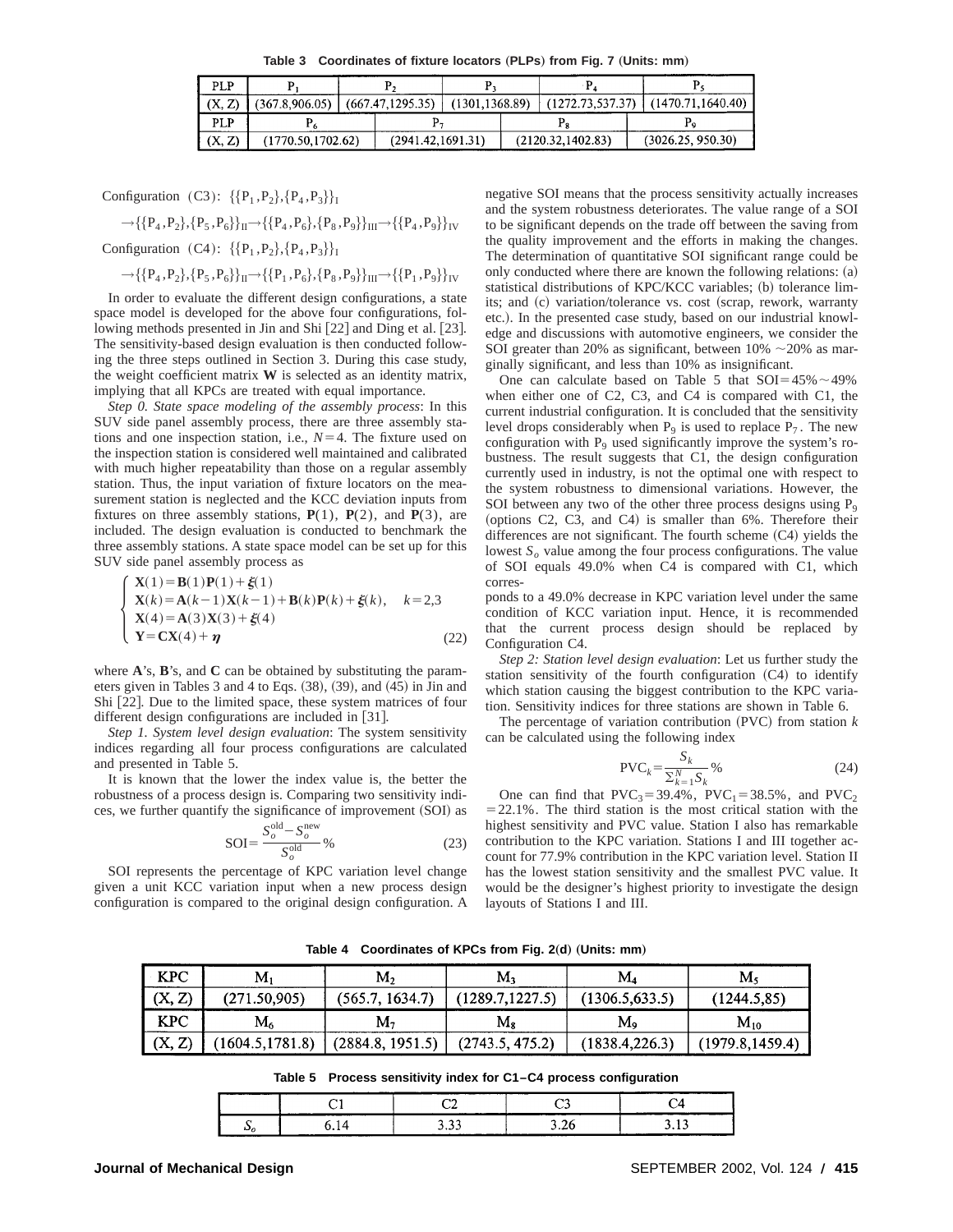**Table 6 Station sensitivity index for Configuration C4**

| $\cdots$ | Station I     | Station II | Station III |
|----------|---------------|------------|-------------|
| ບ∦       | , 94<br>----- | .69        |             |

*Step 3. Fixture level design evaluation*: Finally, the fixture sensitivity index is computed for evaluation. At each station, two parts/subassemblies are positioned by four independent locating pins. The total 12 indices are shown in Table 7.

From Table 7, it is found that all locators at Station II are not the major variation inputs. Stations I and III include some critical variation sources. Locators 1 and 3  $(4$ -way locators) at Stations I and III cause the largest variations in the final assembly if the input variations have the same magnitude. The variation reduction and design effort should first be focused on Stations I and III to reduce the sensitivity of these two 4-way locators.

A numerical simulation software such as VSA can be used to obtain the sensitivity indices by performing Monte Carlo simulations. As discussed in Section 3, it is difficult and time-consuming to compute MIMO-type of indices such as  $S_k$  and  $S_o$  by using VSA. Thus, the VSA software is only used to obtain the fixture level sensitivity index  $S_{kp}$ . An identical assembly process as presented in the case study is modeled using the VSL language and the numerical variation model is generated in the VSA. A normal variation source with  $3\sigma=1$  is assigned to one fixture locator each time, and 5000-run Monte Carlo simulations are then conducted. The sensitivity index is computed by dividing the KPC variation by the input source's variance. The results are compared with those values in Table 7, which are calculated from design parameters using analytical formulations. The comparison is shown in Fig. 8, where it can be observed very good consistency between the analytical and numerical calculation of fixture level sensitivity index. The maximum difference is less than 3.2%.

#### **5 Summary**

In a multi-station assembly process, the dimensional variation is caused by the fixture elements on every station and accumulated on the final product. The process/product design greatly affects the dimensional quality of product. The effective way to describe the system behavior in response to variation inputs is a critical issue in the design of multi-station assembly processes. Well-

Station I Station II Station III Locator 1 2.38 1.50 2.03 1.37 0.75 Locator 2 0.69 Locator 3 2.18 0.65 2.68 Locator 4 0.75 0.56 1.09

**Table 7 Fixture sensitivity index for Configuration C4**



**Fig. 8 Comparison of sensitivity index from VSA and analytical approach**

defined process performance indicator can help designers to benchmark different design alternatives and select a better design configuration to make the whole process/product design robust to variation sources.

This paper develops a group of hierarchical sensitivity indices based on the developed state space model of a multi-station assembly process. Engineering information regarding process design, such as fixture locating layout and station-to-station locating layout change, are incorporated in the model so that the threelevel indices can describe the multistage system's response to the variation inputs in terms of the critical design parameters. This sensitivity-based design evaluation can be conducted in three steps: (1) at the system level (index  $S<sub>o</sub>$ ) by evaluating and selecting assembly process configurations,  $(2)$  at the station level (index  $S_k$ ) by identifying the critical station(s) in an assembly process, and  $(3)$  at the fixture level (index  $S_{kp}$ ) by isolating the critical elements of fixture.

Design evaluation by using these analytical sensitivity indices has a number of advantages over numerical methods such as the VSA software. First, it is numerically efficient because the timeconsuming Monte Carlo simulation can be avoided. Second, the new approach provides MIMO-type of sensitivity index, which is very difficult to realize using numerical methods. Third, these analytical models and sensitivity expressions allow for the further optimization of design. In contrast, the numerical-based methods are very limited in finding the optimal solution for process design.

The proposed approach was implemented for the SUV side panel assembly process. The case study demonstrates the concept and procedure of the sensitivity-based design evaluation. As a result of the proposed methodology, the manufacturing system robustness can be greatly improved (49% in the presented case) as compared to the current industrial practice if the appropriate design configuration is selected. The station level and fixture level sensitivity analysis helps designers to isolate the critical station and fixture elements, respectively. Although the study is conducted in the context of assembly process, the sensitivity-based design evaluation is fairly general due to the generic state space formulation. It can be applied to other multistage manufacturing processes such as machining and semiconductor processes so long as the variation propagation in those processes is modeled in the same state space framework.

#### **Acknowledgment**

The authors gratefully acknowledge the financial support of the NSF Engineering Research Center for Reconfigurable Machining Systems (NSF Grant EEC95-92125).

#### **Appendix I: Proof of Lemma in Section 3**

*Proof*. If the KCC variation inputs are uncorrelated, then the covariance matrix  $\mathbf{K}_p(k)$  are diagonal for all k stations. Denote  $\mathbf{K}_P(k)$  as

$$
\mathbf{K}_P(k) = \begin{bmatrix} \sigma_{k1}^2 & & \\ & \sigma_{k2}^2 & \\ & & \ddots & \\ & & & \sigma_{km_k}^2 \end{bmatrix} \tag{A1}
$$

Then, from Eq.  $(8)$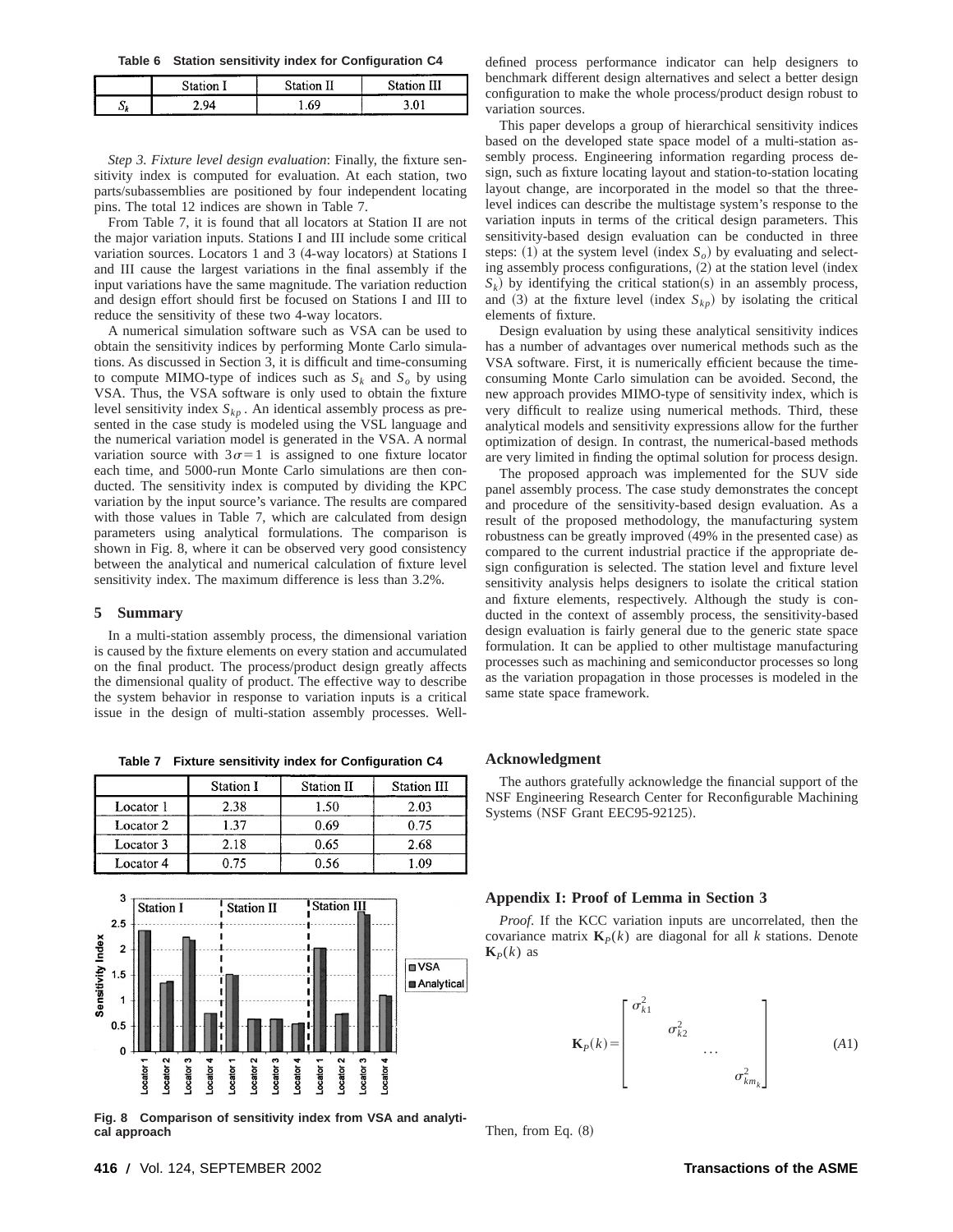$$
\mathbf{K}_{Y} = \sum_{k=0}^{N} \begin{bmatrix} | & | & | & | \\ \gamma_{1}(k) & \gamma_{2}(k) & \cdots & \gamma_{m_{k}}(k) \\ | & | & | & | & | \end{bmatrix}
$$

$$
\cdot \begin{bmatrix} \sigma_{k1}^{2} & & & \\ & \sigma_{k2}^{2} & & \\ & & \sigma_{km_{k}}^{2} \end{bmatrix}
$$

$$
\cdot \begin{bmatrix} | & | & | & | \\ \gamma_{1}(k) & \gamma_{2}(k) & \cdots & \gamma_{m_{k}}(k) \\ | & | & | & | \end{bmatrix}^{T}
$$
(A2)

Furthermore,

$$
\mathbf{K}_{Y} = \sum_{k=1}^{N} \begin{bmatrix} | & | & | & | \\ \gamma_{1}(k) & \gamma_{2}(k) & \cdots & \gamma_{m_{k}}(k) \\ | & | & | & | & | \end{bmatrix}
$$

$$
\cdot \begin{bmatrix} | & | & | & | \\ \sigma_{k1}^{2} \gamma_{1}(k) & \sigma_{k2}^{2} \gamma_{2}(k) & \cdots & \sigma_{km_{k}}^{2} \gamma_{m_{k}}(k) \\ | & | & | & | & | \end{bmatrix}^{T} (A3)
$$

If the diagonal elements of  $\mathbf{K}_y$  are extracted and arranged into a vector, we have

$$
\operatorname{diag}(\mathbf{K}_{Y}) = \sum_{k=1}^{N} \begin{bmatrix} \sum_{i=1}^{m_{k}} \sigma_{ki}^{2} \cdot \gamma_{1i}^{2}(k) \\ \sum_{i=1}^{m_{k}} \sigma_{ki}^{2} \cdot \gamma_{2i}^{2}(k) \\ \vdots \\ \sum_{i=1}^{m_{k}} \sigma_{ki}^{2} \cdot \gamma_{qi}^{2}(k) \end{bmatrix}
$$

$$
= \sum_{k=1}^{N} \begin{bmatrix} \gamma_{11}^{2}(k) & \gamma_{12}^{2}(k) & \cdots & \gamma_{1m_{k}}^{2}(k) \\ \gamma_{21}^{2}(k) & \gamma_{22}^{2}(k) & \cdots & \gamma_{2m_{k}}^{2}(k) \\ \vdots & \vdots & \ddots & \vdots \\ \gamma_{q1}^{2}(k) & \gamma_{q2}^{2}(k) & \cdots & \gamma_{qm_{k}}^{2}(k) \end{bmatrix} \begin{bmatrix} \sigma_{k1}^{2} \\ \sigma_{k2}^{2} \\ \vdots \\ \sigma_{km_{k}}^{2} \end{bmatrix}
$$

$$
(A4)
$$

where diag( $\cdot$ ) extracts the diagonal elements from a matrix and forms a column vector. According to the definition of  $[\gamma^2(k)]$  and  $\sigma_k^2$ , and also be aware of diag( $\mathbf{K}_Y$ ) =  $\sigma_{\text{output}}^2$ , the Lemma is proved true. Q.E.D.

### **Nomenclature**

- $A =$  dynamic matrix
- $\mathbf{B}$  = input matrix
- $C =$  observation matrix
- $KCC = Key Control Characteristics$
- $KPC = Key Product Characteristics$
- $\mathbf{K}_0$  = covariance matrix of part deviation
- $\mathbf{K}_p$  = covariance matrix of fixture deviation
- $\mathbf{K}_Y =$  covariance matrix of KPCs
- $\mathbf{K}_{\varepsilon}$  = covariance matrix of uncertainty term  $\varepsilon$
- $P =$  fixture deviation vector
- $W =$  weighting coefficient matrix
- $X =$  part deviation vector
- $Y =$  observation vector
- $k =$  station index
- $n =$  dimension of part deviation vector **X**
- $m_k$  = dimension of fixture deviation  $P(k)$
- $q_k$  = dimension of observation vector **Y**(*k*)
- $\Phi$  = state transition matrix
- $\epsilon$  = uncertainty term
- $\gamma(k)$  = the model matrix of station *k*, equals to  $\mathbf{C}\Phi(N,k)\mathbf{B}(k),$ 
	- $\gamma_p$  = the *p*th column vector in  $\gamma$
- $g_{qp}$  = the *q*th element in column vector  $\gamma_p$
- $\sigma_{\text{output}}^2$  = variance vector of KPCs on the final product
	- $\sigma_{kp}^2$  = variance of the *p*th locating feature at station *k*

$$
\boldsymbol{\sigma}_{k}^{2} = \text{variance vector of all futures at station } k,
$$
  

$$
\boldsymbol{\sigma}_{k}^{2} = [\sigma_{k1}^{2} \cdots \sigma_{kp}^{2} \cdots \sigma_{km_{k}}^{2}]^{T}
$$

$$
\sigma_{\text{input}}^2
$$
 = variance vector of the entire process,

$$
\boldsymbol{\sigma}_{\text{input}}^2 \text{=} [\ \boldsymbol{\sigma}_1^2 \text{ } \cdots \text{ } \boldsymbol{\sigma}_k^2 \text{ } ^T \text{ } \cdots \text{ } \boldsymbol{\sigma}_N^2 \text{ } ]^T
$$

$$
\xi
$$
 = unmodeled process deviation

$$
\eta =
$$
additive sensor noise

#### **References**

- [1] Ceglarek, D., and Shi, J., 1995, "Dimensional Variation Reduction for Automotive Body Assembly," Manufacturing Review, 8(2), pp. 139-154.
- [2] Cunningham, T. W., Matripragada, R., Lee, D. J., Thornton, A. C., and Whitney D. E., 1996, ''Definition, Analysis, and Planning of a Flexible Assembly Process,'' *Proceedings of 1996 Japan/USA Symposium on Flexible Automation*, **2**, pp. 767–778.
- [3] Wood, K. L., and Antonsson, E. K., 1989, "Computations with Imprecise Parameters in Engineering Design: Background and Theory,'' ASME J. Mech., Transm., Autom. Des., **111**, pp. 616–625.
- [4] Antonsson, E. K., and Otto, K. N., 1995, "Imprecision in Engineering Design,'' ASME J. Mech. Des., **117B**, pp. 25–32.
- [5] Montgomery, D. C., 1996, *Introduction to Statistical Quality Control*, 3rd edition, John Wiley & Sons, Inc., New York.
- [6] Kazmer, D., and Roser, C., 1999, "Evaluation of Product and Process Design Robustness,'' Res. Eng. Des., **11**, pp. 22–30.
- [7] Taguchi, G., 1986, *Introduction to Quality Engineering*, Asian Productivity Organization, Tokyo, Japan.
- [8] Ceglarek, D., Shi, J., and Wu, S. M., 1994, "A Knowledge-Based Diagnostic Approach for the Launch of the Auto-Body Assembly Process,'' ASME J. Eng. Ind., **116**, pp. 491–499.
- [9] Thornton, A. C., 1999, "A Mathematical Framework for the Key Characteristic Process,'' Res. Eng. Des., **11**, pp. 145–157.
- [10] Whitney, D. E., Gilbert, O., and Jastrzebski, M., 1994, "Representation of Geometric Variations Using Matrix Transforms for Statistical Tolerance Analysis in Assemblies,'' Res. Eng. Des., **6**, pp. 191–210.
- [11] Parkinson, A., Sorensen, C., and Pourhassan, N., 1993, "A General Approach for Robust Optimal Design,'' ASME J. Mech. Des., **115**, pp. 74–80.
- [12] Parkinson, A., 1995, "Robust Mechanical Design Using Engineering Models," ASME J. Mech. Des., **117B**, pp. 48–54.
- [13] Ceglarek, D., and Shi, J., 1998, "Design Evaluation of Sheet Metal Joints for Dimensional Integrity,'' ASME J. Manuf. Sci. Eng., **120**, pp. 452–460.
- [14] Thornton, A. C., 1999, "Variation Risk Management Using Modeling and Simulation,'' ASME J. Mech. Des., **121**, pp. 297–304.
- [15] Thornton, A. C., 2000, "Quantitative Selection of Variation Reduction Plans," ASME J. Mech. Des., **122**, pp. 185–193.
- [16] Chen, W., Allen, J. K., Tsui, K-L., and Mistree, F., 1996, "A Procedure for Robust Design: Minimizing Variations Caused by Noise Factors and Control Factors,'' ASME J. Mech. Des., **118**, pp. 478–485.
- [17] Cai, W., Hu, S. J., and Yuan, J. X., 1997, "A Variational Method of Robust Fixture Configuration Design for 3-D Workpieces,'' ASME J. Manuf. Sci. Eng., **119**, pp. 593–602.
- [18] Wang, M. Y., 1999, "An Optimum Design Approach to Fixture Synthesis for 3D Workpieces,'' Transactions of NAMRI/SME, **XXVII**, pp. 209–214.
- [19] Soderberg, R., and Carlson, J. S., 1999, "Locating Scheme Analysis for Robust Assembly and Fixture Design,'' *Proceedings of the 1999 ASME Design Engineering Technical Conferences*, September 12–15, 1999, Las Vegas, Nevada.
- [20] Suri, R., and Otto, K., 1999, "Variation Modeling for a Sheet Stretch Forming Manufacturing System,'' CIRP Ann., **48**, pp. 397–400.
- [21] Shiu, B., Ceglarek, D., and Shi, J., 1996, "Multi-Station Sheet Metal Assem-<br>bly Modeling and Diagnostics," NAMRI/SME Transactions, XXIV, pp. 199– 204.
- [22] Jin, J., and Shi, J., 1999, "State Space Modeling of Sheet Metal Assembly for Dimensional Control,'' ASME J. Manuf. Sci. Eng., **121**, pp. 756–762.
- [23] Ding, Y., Ceglarek, D., and Shi, J., 2000, "Modeling and Diagnosis of Multistage Manufacturing Processes: Part I State Space Model,'' *Proceedings of the 2000 Japan/USA Symposium on Flexible Automation*, July 23–26, Ann Arbor, MI, 2000JUSFA-13146.